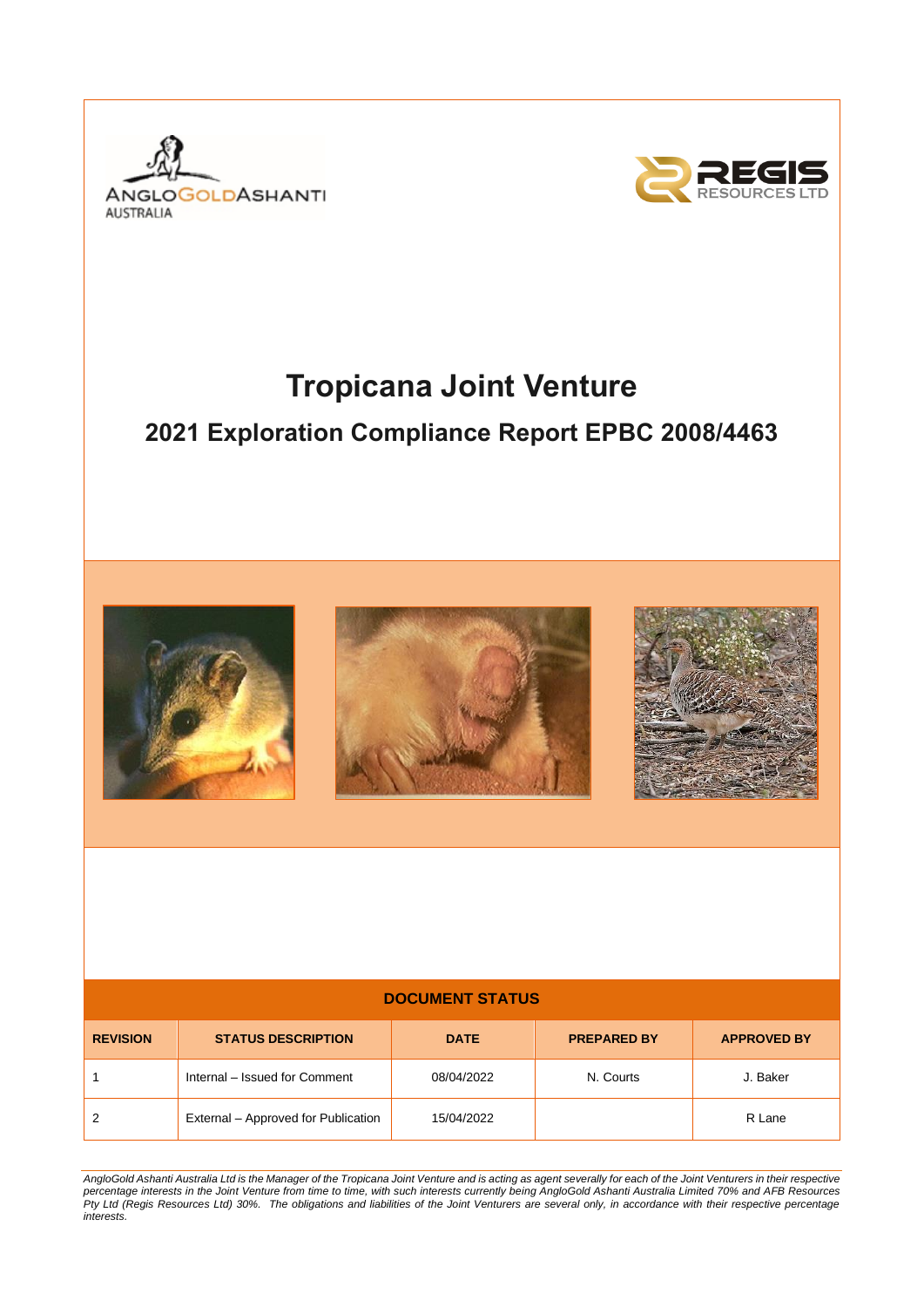



# **TABLE OF CONTENTS**

| 1 |      |                                               |   |  |  |
|---|------|-----------------------------------------------|---|--|--|
|   | 1.1  |                                               |   |  |  |
|   | 1.2  |                                               |   |  |  |
|   | 1.3  |                                               |   |  |  |
|   |      | 1.3.1 Tenements within the EPBC Referral Area | 6 |  |  |
|   | 1.4  |                                               |   |  |  |
| 2 |      |                                               |   |  |  |
|   | 2.1  |                                               |   |  |  |
|   | 2.2  |                                               |   |  |  |
|   | 2.3  |                                               |   |  |  |
|   | 2.4  |                                               |   |  |  |
|   | 2.5  |                                               |   |  |  |
|   | 2.6  |                                               |   |  |  |
|   | 2.7  |                                               |   |  |  |
|   | 2.8  |                                               |   |  |  |
|   | 2.9  |                                               |   |  |  |
|   | 2.10 |                                               |   |  |  |
|   | 2.11 |                                               |   |  |  |
|   |      |                                               |   |  |  |
| 3 |      |                                               |   |  |  |
| 4 |      |                                               |   |  |  |

# **List of Figures**

# **List of Tables**

|--|--|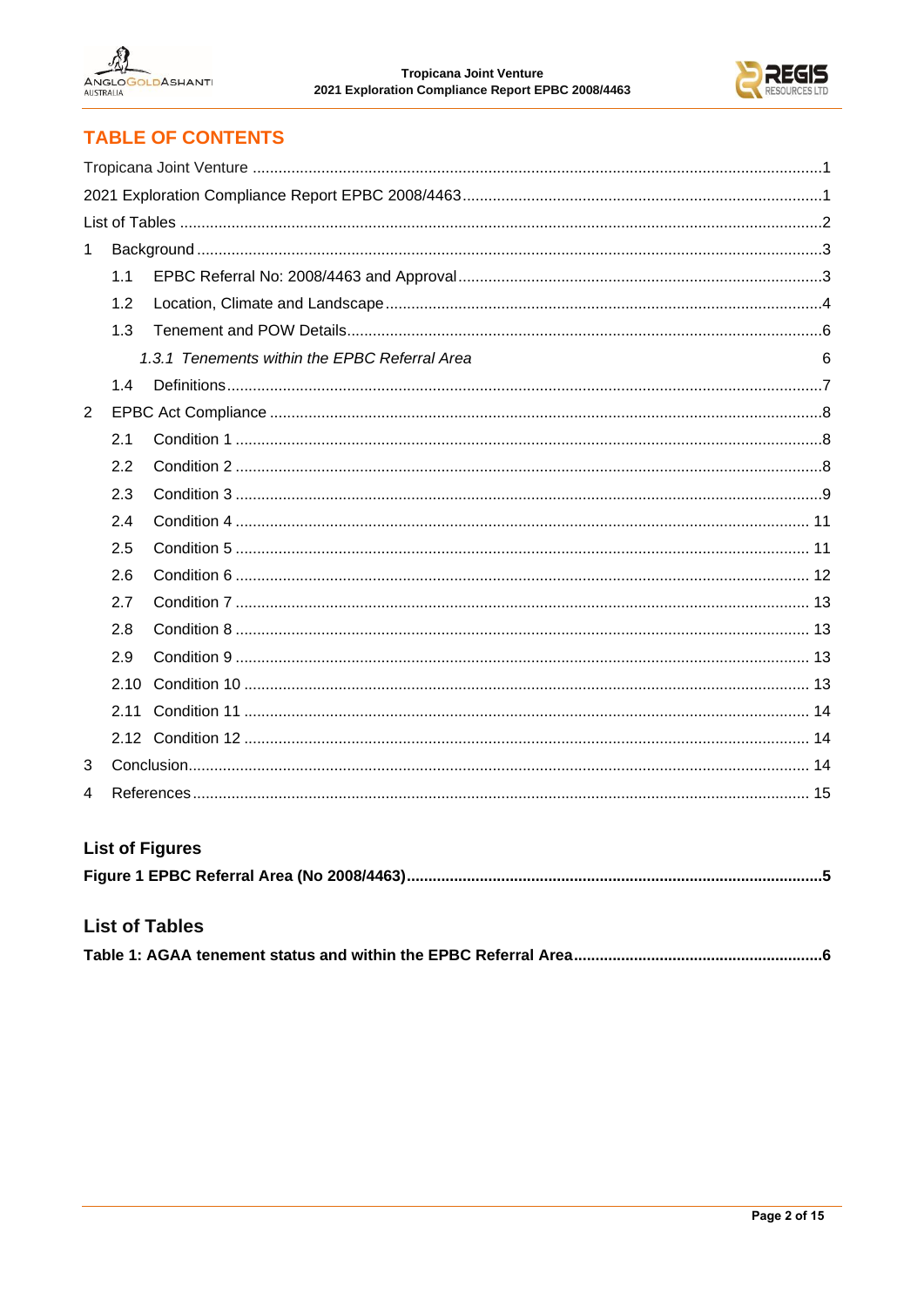

| <b>Background</b><br>$\mathbf 1$ |                                                                |
|----------------------------------|----------------------------------------------------------------|
| <b>Project Name:</b>             | Tropicana Joint Venture                                        |
| <b>Exploration Tenements:</b>    | E39/1012, E39/1013, E39/1990, E39/1989                         |
| <b>POW Numbers:</b>              | REG ID 70810 (POW_171213), REG ID 83913 (POW_191215), REG      |
|                                  | ID 78950, REG ID 92777 (POW_201224)                            |
| <b>Tenement Holder:</b>          | AngloGold Ashanti Australia Ltd / AFB Resources Pty Ltd (Regis |
|                                  | Resources Ltd).                                                |
| <b>Report Period:</b>            | 1st January 2021 to 31st December 2021                         |

#### **1.1 EPBC Referral No: 2008/4463 and Approval**

In September 2008 it was identified that proposed exploration activities by AngloGold Ashanti Australia Ltd (AGAA) in the Great Victoria Desert may impact two matters of national environmental significance as listed in the Federal *Environment Protection and Biodiversity Conservation Act 1999* (*EPBC Act*), these being (i) Listed Threatened Species and Ecological Communities and (ii) Listed Migratory Species. The proposed exploration activities (EPBC Referral Area) were referred to the Federal Department of Sustainability, Environment, Water, Population and Communities (DSEWPaC), now Department of Agriculture, Water and the Environment (DAWE), in September 2008. DSEWPaC determined the proposed activities to be a "Controlled Action" requiring Federal assessment via an instrument to be determined at a later date and depending on the status of the proposed activities under State Legislation.

In February 2010 the proposed activities were referred to the State Environmental Protection Authority (EPA) under Section 38 of the *Environmental Protection Act 1986* to enable a level of assessment to be determined. The EPA set a level of assessment of "Not Assessed – Public Advice Given" with the recommendation that a Conservation and Environmental Management Plan (CEMP) be developed in consultation with then Western Australian Department of Environment and Conservation (DEC), now Department of Biodiversity, Conservation and Attractions (DBCA).

A CEMP was prepared for the proposed exploration activities in consultation with the DEC Environmental Management Branch. The plan identified the existing environmental values, potential impacts from the proposed exploration activities and the management and mitigation of those potential impacts. The CEMP, dated 17 December 2010, was approved by DSEWPaC and DEC in January 2011. On the 27th of October 2011 approval was granted to AGAA to begin exploration activities within the EPBC referral area subject to several conditions.

AGAA formally communicated the start of works in the area on the 10th of April 2012, however DSEWPaC informed the company of its requirements to have in place an approved Southern Marsupial Mole Monitoring Program. This led to a request for variations of the EPBC conditions, which were approved, together with the Monitoring Program, on 19 February 2013.

The planning of the drilling programs for the EPBC Referral area commenced thereafter, making 19 February 2013 the 'commencement of the action' under the EPBC conditions. After this date, works were conducted under consolidated Programmes of Work (POW's) which are approved by the Environmental Division of the Western Australian Department of Mines, Industry Regulation and Safety (DMIRS).

AGAA is committed to all conditions outlined and will continue to work with the DAWE, DBCA and DMIRS. This report is made available to the public as part of AGAA's environmental values and in accordance with Condition 7 of the approved Variation to Conditions, which states: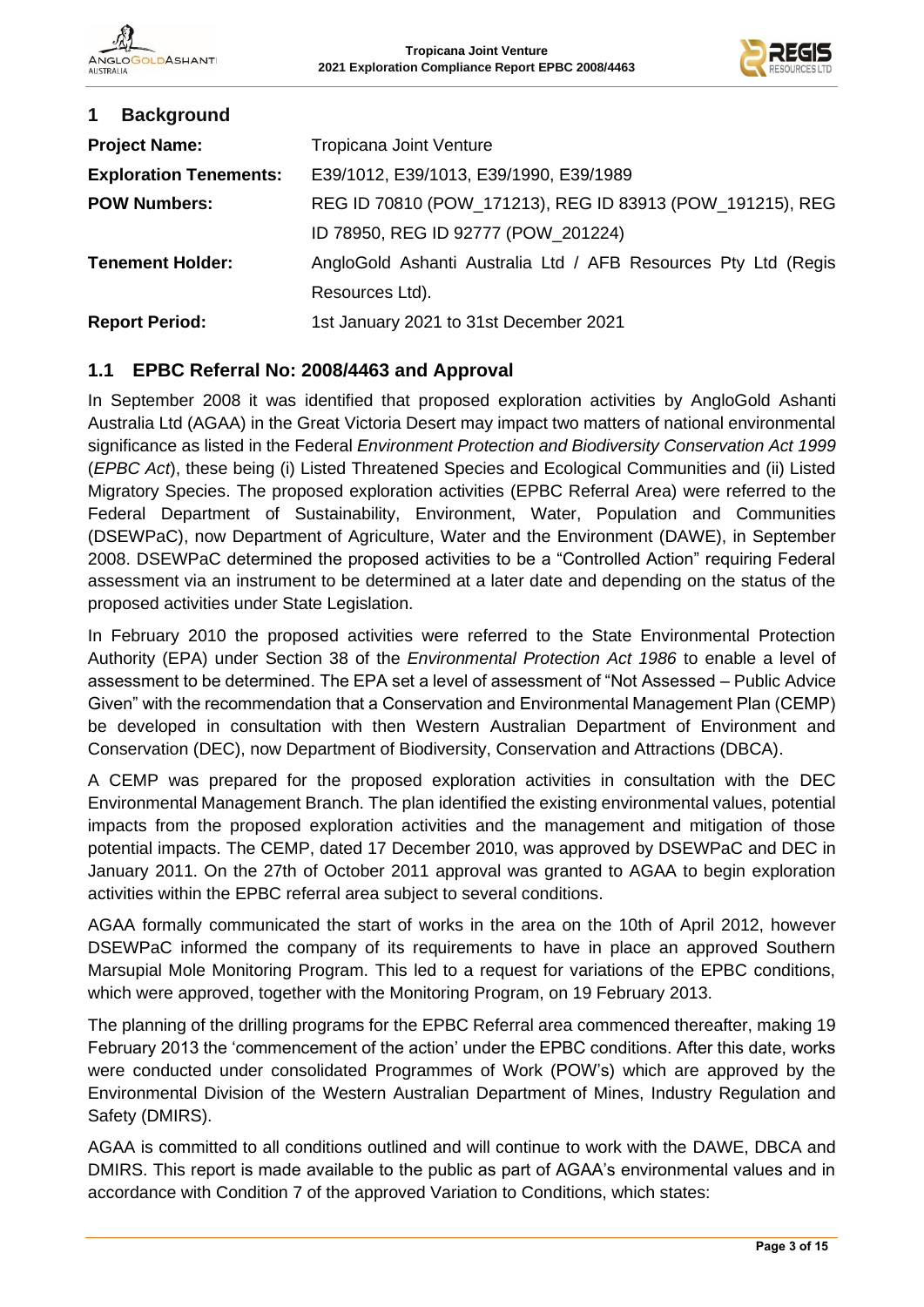

NGLO **OLDASHANT ALISTRALIA** 

*"Within three months of every 12 months anniversary of the commencement of the action, the person taking the action must make public a report on their website addressing compliance with the conditions of this approval over the previous 12 months. Including implementation of any management plans specified in the conditions."*

#### **1.2 Location, Climate and Landscape**

The EPBC Referral area lies approximately 220 km southeast of Laverton and 330 km northeast of Kalgoorlie on the western edge of the Great Victoria Desert as shown in [F](#page-4-0)

[Figure](#page-4-0) **1**. The Plumridge Lakes Nature Reserve lies immediately to the northeast of the exploration area and the Queen Victoria Springs Nature Reserves lies to the southwest.

The EPBC Referral area is primarily situated within the Great Victoria Desert bioregion (GVD) with the northern section entering the Central subregion (GVD2) and with the southern tip extending into the Shield subregion (GVD1). As such its climate can be described as arid, with hot summers and cool winters and an average rainfall of 200-300 mm annually.

The area's landforms consist of salt lakes, lake derived dunes, aeolian sand dunes and sand plains, and redder soils occasionally with outcropping rocks. The landscape is predominately tree steppe of *Eucalyptus gongylocarpa*, *E*. *youngiana* and mulga over hummock grassland dominated by *Triodia basedowii*. Native desert pines (*Callitris* spp.) cover the sandy areas, while Mulga woodlands occur through the red soils and outcrop areas. The salt lakes are dominated by chenopods *(Atriplex* spp and *Maireana* spp.).

The western portions of the EPBC Referral Area extends into the Yellow Sandplain Vegetation of the Great Victoria Desert with Diverse Vertebrate Fauna Priority 3 Priority Ecological Community (PEC) (Figure 1). It has been described as undulating yellow sandplain with an open upper stratum of *Eucalyptus gongylocarpa*, with or without a diverse mallee stratum of *E. youngiana*, *E. mannensis*, *E. platycorys*, over a sparse, though diverse shrubs over hummock grasses, *Triodia desertorum* or *T. scariosa*. Very high vertebrate diversity and unusual combinations of species (mixture of southwestern and arid inter zones).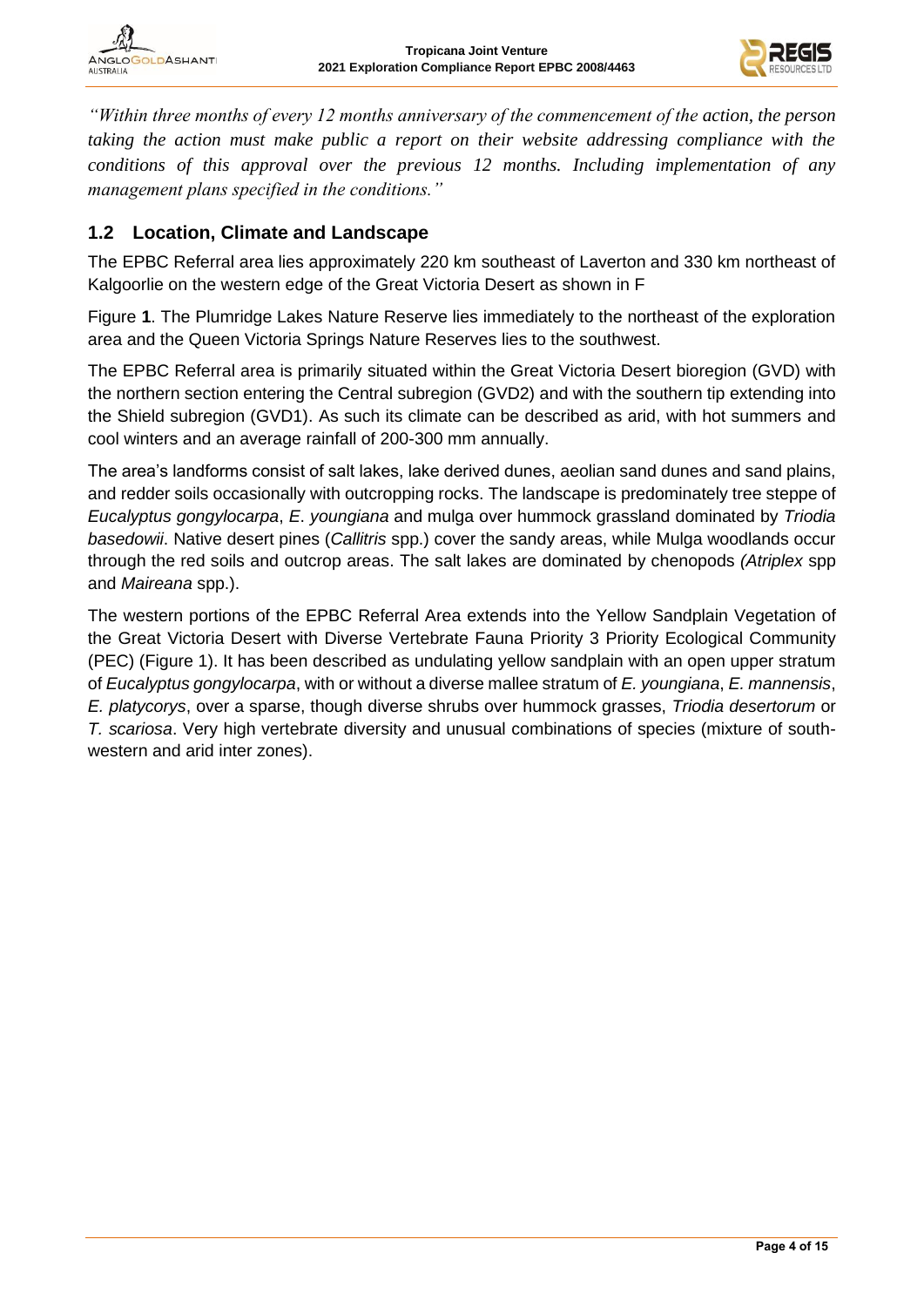

#### **Tropicana Joint Venture 2021 Exploration Compliance Report EPBC 2008/4463**

<span id="page-4-0"></span>



**Figure 1: EPBC Referral Area (No 2008/4463)**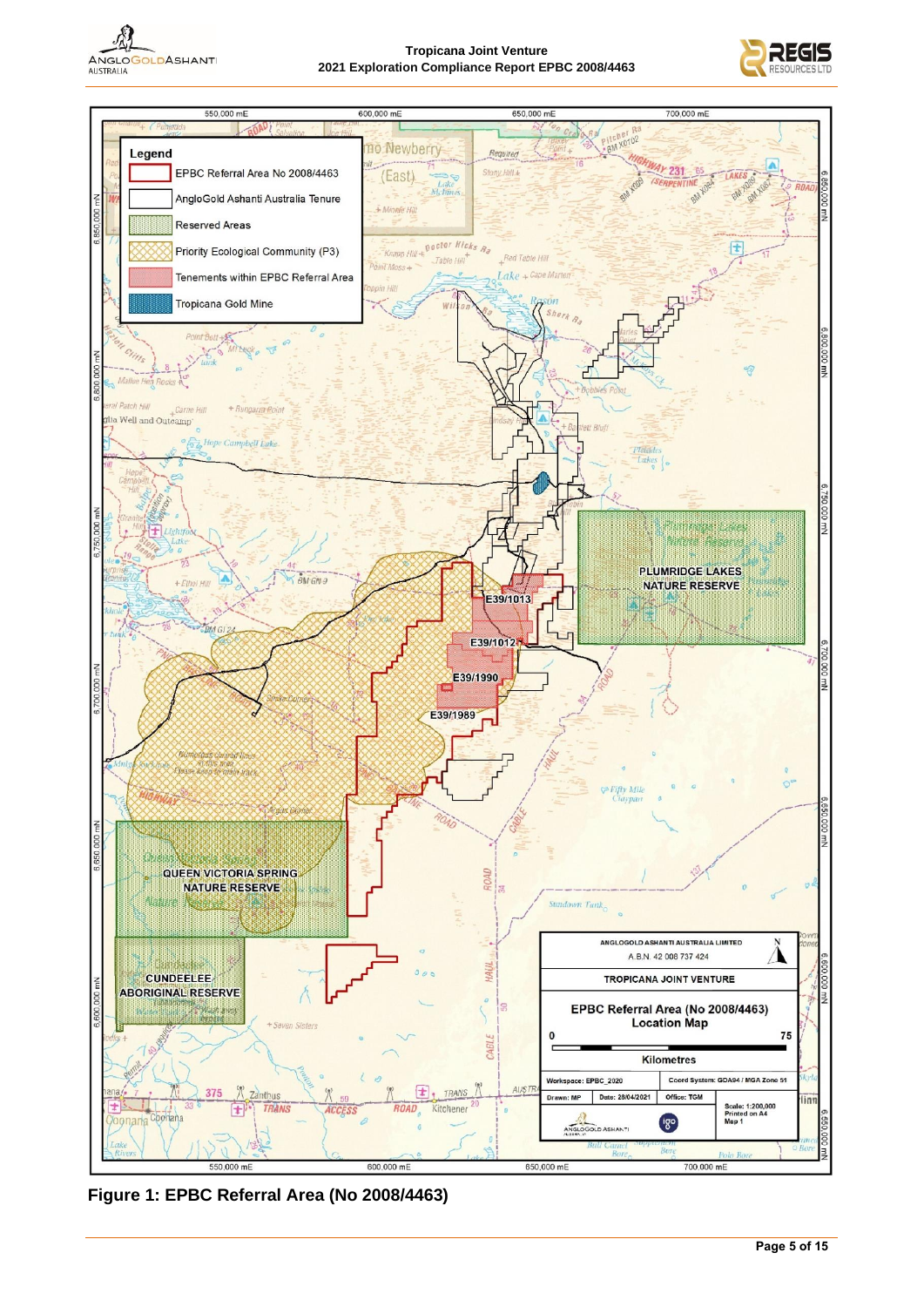

# **1.3 Tenement and POW Details**

At the time of approval of EPBC Referral No: 2008/4463, all tenements within the EPBC referral area were held with AngloGold Ashanti Australia Ltd (AGAA) as the Manager of the Tropicana Joint Venture. AGAA was acting as agent severally for each of the Joint Venturers in their respective percentage interests of AGAA 70% and AFB Resources Pty Ltd (Regis Resources Ltd) 30%. Accordingly, the subsequent Variation to EPBC Referral No: 2008/4463 also identified both AGAA and AFB Resources as 'Person to whom the approval is granted'.

# *1.3.1 Tenements within the EPBC Referral Area*

At the end of the current reporting period, AGAA held four (4) tenements within the EPBC Referral Area (Table 1). Since the original EPBC referral, AGAA has surrendered or partially surrendered several tenements (Table 1). During the last reporting period no changes occurred to the active tenements. Several POW's (REG ID 70810 (POW\_171213), REG ID 78950, REG ID 83913 (POW\_191215) and REG ID 92777 (POW\_201224) have been approved over all four of the current AGAA tenements in the referral area.

| <b>Tenements</b> | <b>Date of Grant - Surrender</b> | <b>Status</b>                   |
|------------------|----------------------------------|---------------------------------|
| E 39/1012        | 18/05/2004 - Current             | Active                          |
| E 39/1013        | 18/05/2004 - Current             | Active                          |
| E 39/1989        | 20/03/2017 - Current             | Active - Partially Relinquished |
| E 39/1990        | 30/03/2017 - Current             | Active - Partially Relinquished |
| E 39/1038        | 18/03/2005 - 16/03/2015          | Surrendered                     |
| E 39/1040        | 18/03/2005 - 16/03/2015          | Surrendered                     |
| E 39/1041        | 18/03/2005 - 16/03/2015          | Surrendered                     |
| E 39/1042        | 18/03/2005 - 16/03/2015          | Surrendered                     |
| E 39/1043        | 18/03/2005 - 16/03/2015          | Surrendered                     |
| E 39/1044        | 18/03/2005 - 16/03/2015          | Surrendered                     |
| E 39/1214        | 08/05/2007 - 16/03/2015          | Surrendered                     |
| E 39/1763        | 20/03/2014 - 16/03/2015          | Surrendered                     |
| E 39/948         | 17/09/2003 - 27/12/2016          | Surrendered                     |

#### <span id="page-5-0"></span>**Table 1: AGAA tenement status and within the EPBC Referral Area**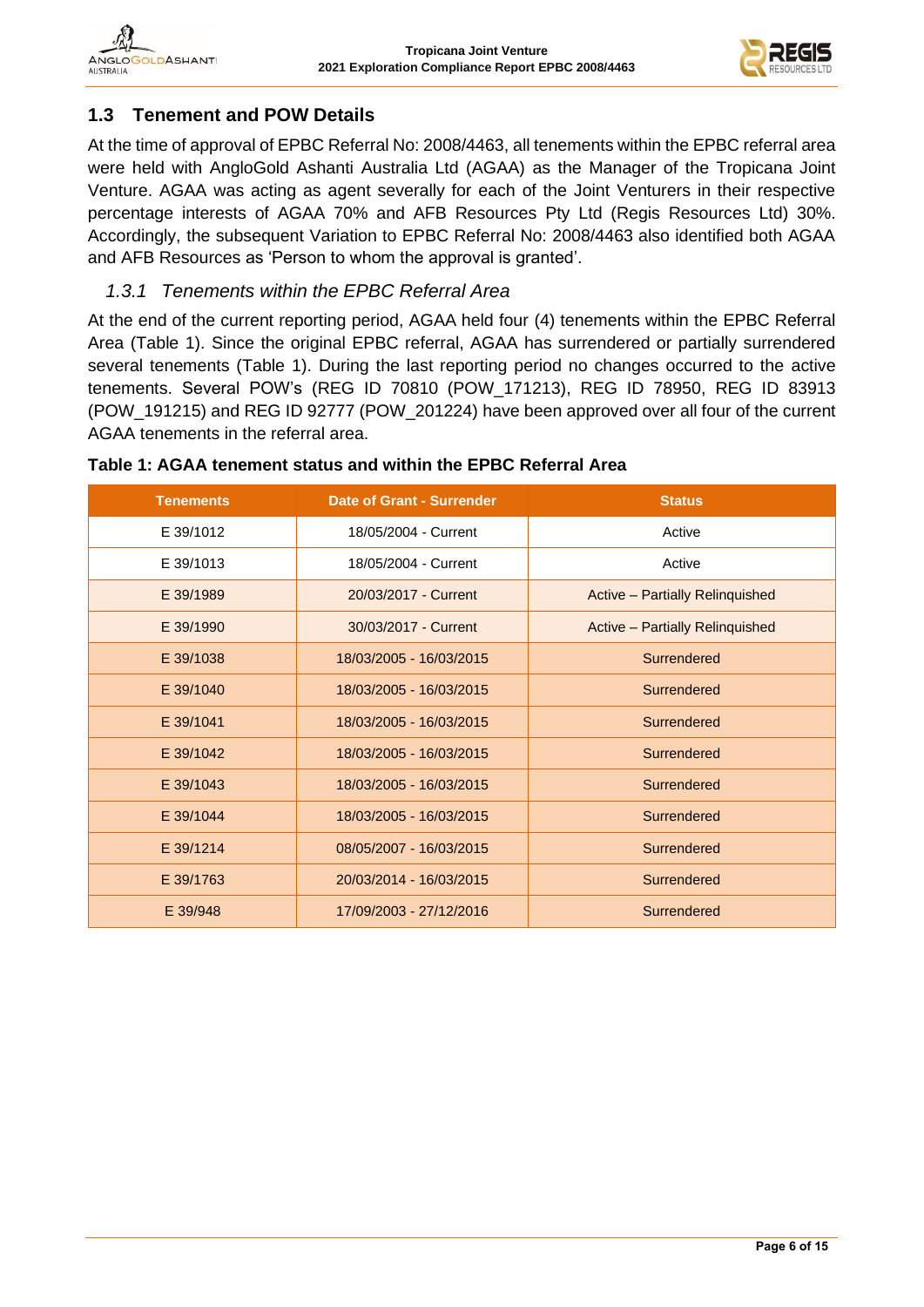

# **1.4 Definitions**

In reading this report, reference should be made to the following definitions contained within the EPBC Referral Approval and Variation to Conditions Attached to Approval enacted by DoE in relation to EPBC 2008/4463.

*The EPBC Act is the Environment Protection and Biodiversity Conservation Act 1999.*

*The Minister means the minister administering the Environment Protection and Biodiversity Conservation Act 1999 and includes a delegate of the minister.*

*The Department means the Australian Government Department administering the Environment Protection and Biodiversity Conservation Act 1999.*

*To commence the action means any preparatory works required to be undertaken including clearing vegetation, the erection of any onsite temporary structures and the use of heavy duty equipment for the purpose of breaking the ground for mining, buildings or infrastructure.*

*Disturbance includes the clearance of native vegetation, construction of access tracks, establishment of drillpads and sumps or any other supporting infrastructure for exploration activities.*

*Clearance of native vegetation includes the cutting down, felling, thinning, logging, removing, killing, destroying, poisoning, ringbarking, uprooting or burning of native vegetation.*

*Exploration drilling includes activities that require the clearing of vegetation to facilitate access prior to undertaking any work, such as Aircore Drilling, RC Drilling and Diamond drilling.*

*National Malleefowl Monitoring Database means that national database for the monitoring of Malleefowl available on the internet at* <http://database.malleefowlvictoria.org.au/Start.aspx>

*Adjacent: means any Malleefowl mounds immediately outside the 100 metre buffer area as identified in approval condition 2 (d) and Sandhill Dunnart habitat immediately outside the 50 metre buffer area as detailed in approval condition 4 (b) and located within Group 2 and Group 3 tenement areas as shown in figures at Attachments A and B.*

*Targeted exploration program: An area which, having been geologically assessed for prospectivity, warrants on ground exploration. Typical activities potentially include ground disturbing work such as drilling programs, and /or less invasive activities such as surface geochemical sampling and ground based geophysical surveys. Such programs will represent the location of any ground disturbance, such as drill lines, drill hole locations and associated works, and any required access/egress tracks.*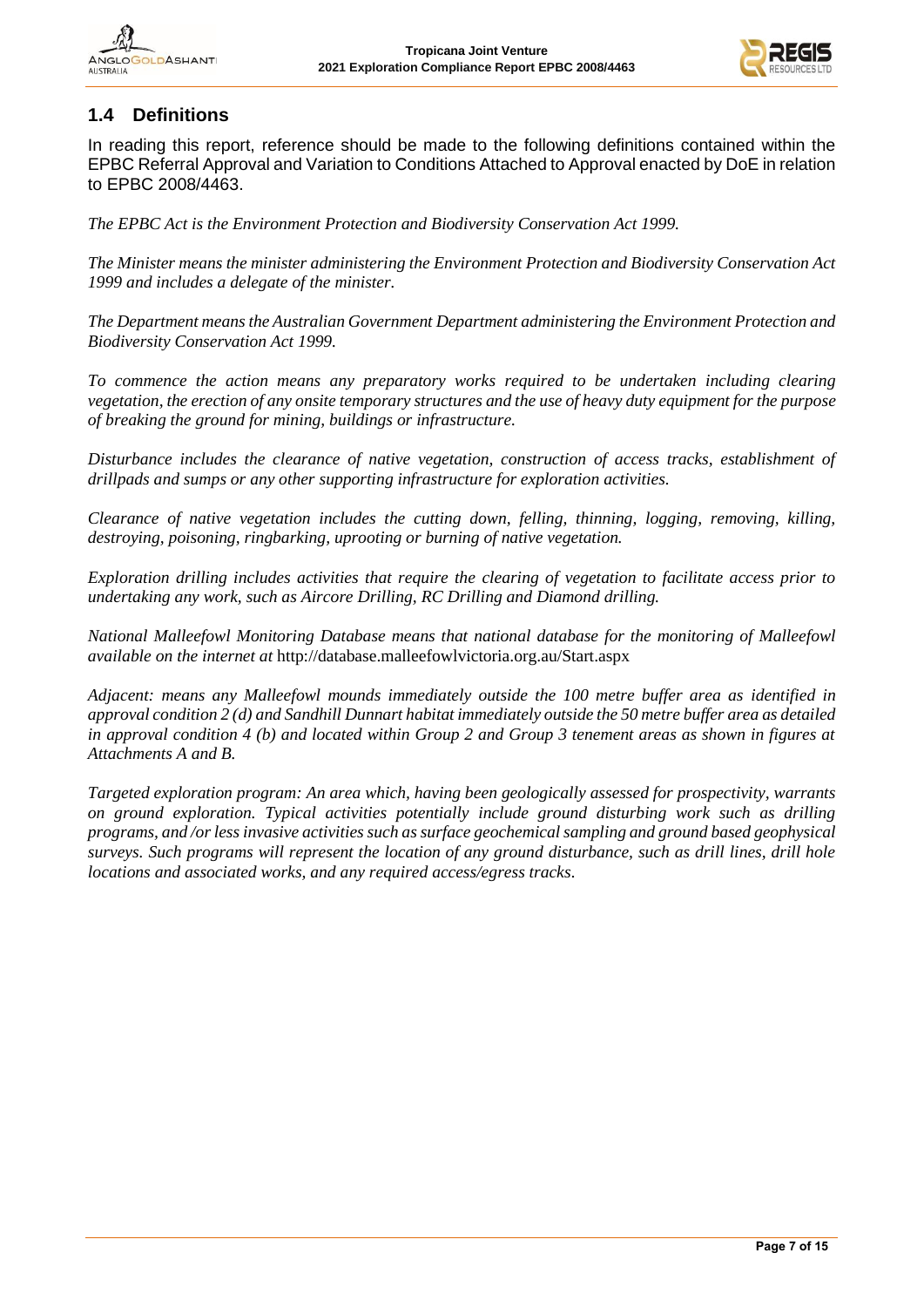

# **2 EPBC Act Compliance**

This report presents the *EPBC Act* conditions, under which AGAA are permitted to conduct exploration activities on existing exploration tenements in the Great Victorian Desert bioregion, collectively known as the EPBC Referral Area.

# **2.1 Condition 1**

Condition 1 reads:

*Within 14 Days after the commencement of the action, the person taking the action must advise the Department in writing of the actual date of commencement.*

Reference should be made to the EPBC Compliance Report 2013 available at: <http://www.tropicanajv.com.au/irm/content/document-library1.aspx?RID=406>

#### **2.2 Condition 2**

Condition 2 reads:

*In order to protect the Malleefowl (Leipoa ocellata), the person undertaking the action must implement the following mitigation measures;*

*a. Undertake a monitoring program of Malleefowl mounds identified within the Malleefowl Preservation Group report dated November 2009, on an annual basis during the Malleefowl breeding season (September through to March), starting within the year exploration drilling commences. The monitoring program must be undertaken in accordance with the National Manual for the Malleefowl Monitoring System (2007)*

A survey of Malleefowl mounds identified by AGAA within active tenements was conducted in December 2021. The survey was completed by the Tropicana Gold Mine (TGM) Environmental Advisor and the Environmental Vacation Student. This data was collected in accordance with the National Manual for the Malleefowl Monitoring System. The data was collated and submitted for entry into the National Monitoring System Database on 30th December 2021.

*b. Prior to the commencement of each targeted exploration program, undertake inspection for evidence of Malleefowl mounds. Where evidence is observed, undertake a further targeted survey for Malleefowl and mounds within the area of observations and surrounding suitable habitat within one month of the initial inspection, in accordance with the Department's Survey Guidelines for Australia's Threatened Birds (DEWHA 2010).*

AGAA's standard practice as documented in the Environmental and Heritage Notification Work Instruction is to conduct an Environmental Inspection of the proposed drilling and associated activities area, for the presence of flora and fauna of environmental value, including Malleefowl. The inspection is undertaken prior to any works taking place on the ground. An Environmental Inspection Notification (EIN) Report is prepared for each proposed drilling program. The drill program is modified to minimise environmental impact and to ensure any required buffers are implemented.

*c. Submit the results of the inspection, monitoring program and targeted surveys to the National Malleefowl Monitoring Database within two months of completion of each activity.* 

A survey of Mallefowl mounds identified by AGAA within active tenements was conducted on 20<sup>th</sup> December 2021, with survey results submitted for entry into the National Malleefowl Monitoring Database on the 30<sup>th</sup> of December 2021. When conducting the survey, consideration was also given to the duration of the breeding season which runs approximately from September to March.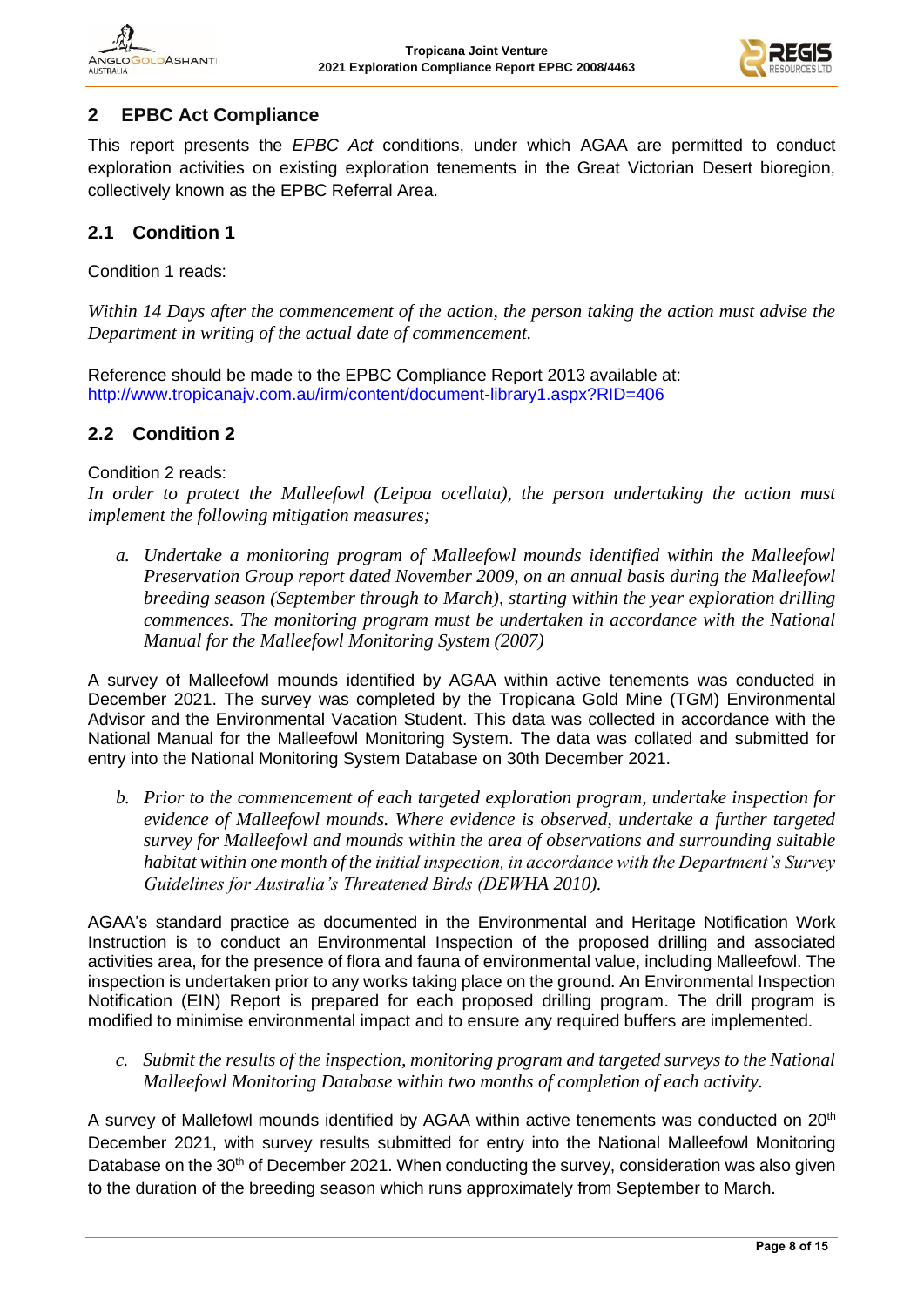

- VGLOG OLDASHANTI **ALISTRALIA** 
	- *d. Prior to the commencement of any targeted exploration activities, establish a buffer zone of a minimum of 100 metres around any identified mounds, including those identified in the targeted survey in condition 2(b) that occur adjacent to each targeted exploration area, as identified in Attachment A. No disturbance must occur within the buffer zone.*

AGAA use positional data within a Geographic Information System (GIS) to record all threatened fauna sightings and the locations of both active and inactive Malleefowl mounds. This system allows a 100-metre buffer to be added around any Malleefowl mound identified within the EPBC Referral area and prevents any works being planned or undertaken within the buffered area.

The field crew who carries out clearing works to prepare for the drill program and associated activities are provided with the positional data and maps with required buffers delineated. Digital positioning data is also collected by the field crew during clearing activities which allows AGAA to verify compliance to buffer zone requirements.

#### **2.3 Condition 3**

Condition 3 reads:

*In order to protect the Southern Marsupial Mole (SMM), the person undertaking the action must implement the following mitigation measures:*

*a. installation of access tracks along sand dunes must be avoided;*

AGAA used aerial photography to identify sand dunes within the Fraser Region and purchased GIS data of their locations. The EIN process described in 2.2 (b) requires the spatial data containing sand dunes to be analysed when creating proposals of drill collars and tracks, with an Environmental Officer undertaking an on-ground inspection of the proposed area by light vehicle and/or on foot to ensure avoidance.

AGAA avoid the installation of any tracks upon sand dunes due to their environmental significance and also the impracticality for traversing exploration drill rig equipment because of the safety risk of vehicle and rig rollover.

*b. Access tracks must be designed and installed to minimise impacts on SMM habitat including minimising the use of soft-sandy uplands, and position tracks in areas between dunes;*

In 2014 AGAA engaged the services of Dr Joe Benshemesh to provide environmental expertise in relation to the habitat and behaviours of the SMM. The advice given as documented in the SMM Program approved by DAWE is that prime habitat is located in the upper crest of the sand dunes.

Details of the SMM habitat outlined in the SMM Program are provided in the EPBC Compliance Report 2014 available at:

<http://www.tropicanajv.com.au/irm/content/document-library1.aspx?RID=406>

AGAA has determined prime SMM habitat to be within 40 m of the crest of sand dunes. Using the Tropicana internal GIS system a 40 m buffer has been placed around all sand dunes ensuring no work is planned or conducted within this area. The process is managed in accordance with the Environmental Inspection Notification Procedure described in 2.2 (b).

*c. By the end of October 2012, submit a SMM monitoring program to the Minister for approval. The program must include details of a progressive monitoring strategy to monitor the potential impacts from exploration drilling on prime SMM habitat and evidence of the SMM*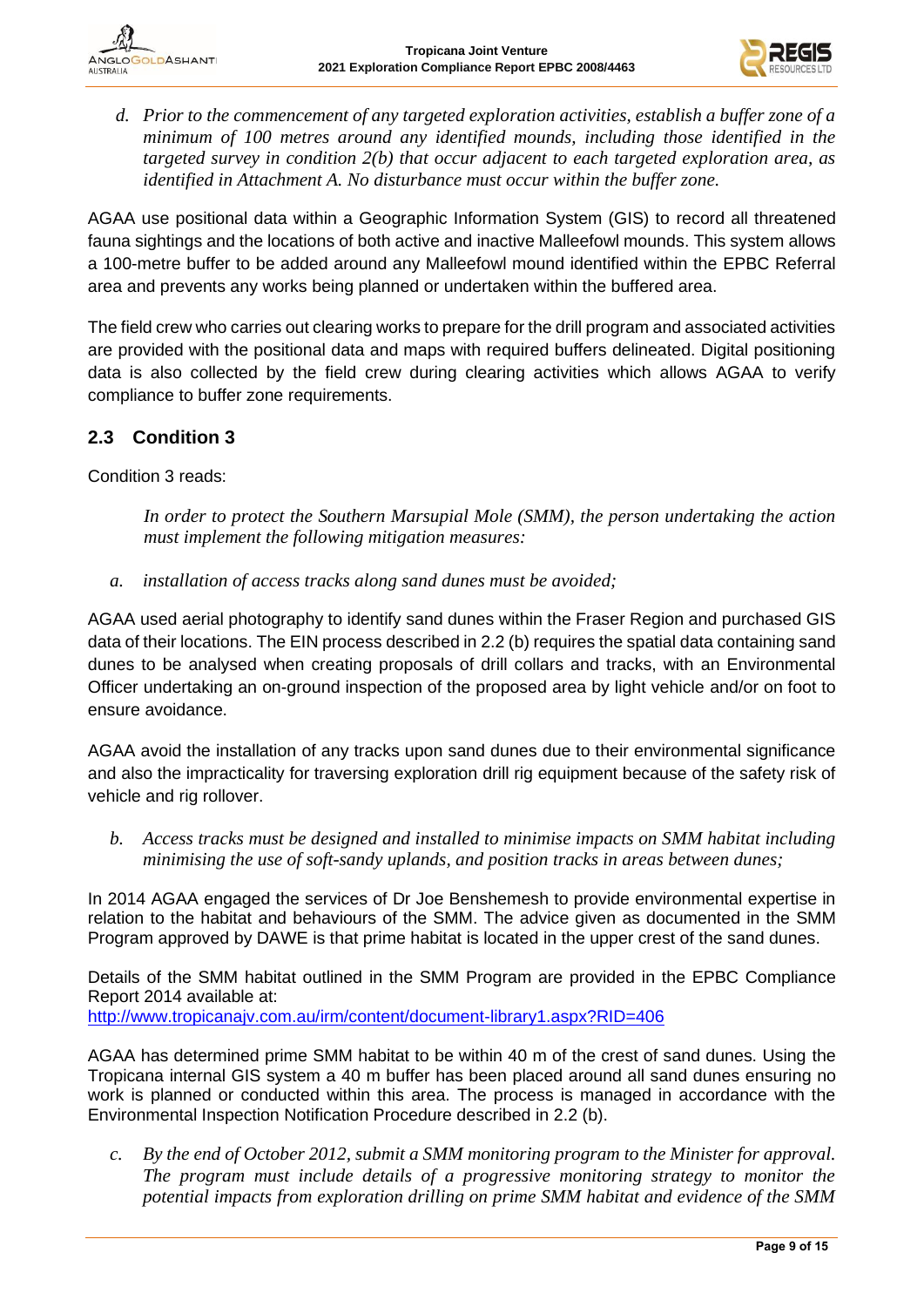

*population, and details of targeted surveys within suitable SMM habitat areas adjacent to the proposed exploration program;*

The SMM Monitoring Program was developed in liaison with Dr Joe Benshemesh and submitted to DoE for approval on 14 December 2012. The program was approved by DoE on 19 February 2013.

Details of SMM survey works are provided in EPBC Compliance Report 2013 at: <http://www.tropicanajv.com.au/irm/content/document-library1.aspx?RID=406>

#### *d. The approved SMM Monitoring Program must be implemented,*

The SMM Monitoring Program was implemented in 2013, as described in 3c. The Program stipulates that a baseline survey of 200 monitoring trenches must be completed within 2 years. The first stage of the monitoring program was undertaken in November 2013 with 100 trenches completed. The second stage was completed in June 2014. The data for both stages of the baseline survey was collated and provided to Dr Joe Benshemesh in December 2014. The results and analysis of the surveys was completed by Dr Joe Benshemesh in January 2015 and submitted to the DAWE on the 19<sup>th</sup> February 2015.

The survey reports are available in Appendix D in the EPBC Compliance Report 2014 available at: <http://www.tropicanajv.com.au/irm/content/document-library1.aspx?RID=406>

In accordance with the SMM monitoring program (Section 6.2) AGAA committed to undertake further monitoring programs in the event of an escalation of exploration impact. Specifically, if exploration is increased from low impact reconnaissance exploration drilling to medium impact prospect exploration and resource definition drilling, additional monitoring is required. This condition applies if the work is within 20m of the 40m buffer zone around sand dunes. The objective of the follow up survey is to study the effects of the more intense drilling on marsupial moles as a precaution. To date no escalation in impact has been undertaken, thus further monitoring of SMM has not been required under the conditions.

Section 11 of the SMM Monitoring Program recommends that AGAA re-evaluate the monitoring program and give due consideration if any new information that may come to hand regarding SMM habitat, behaviours and/or populations. On the 3<sup>rd</sup> of December 2015 the Federal Minister removed the Southern Marsupial Mole from the 'Endangered' category listing in the *EPBC Act.* The Federal Threatened Species Scientific Committee demonstrated that the species was no longer deemed to be in immediate danger of extinction. Dr Joe Benshemesh's extensive surveys undertaken between 2004 and 2010 revealed that the SMM are widespread and common throughout much of their known range and concluded that there was no evidence of an ongoing decline (Threatened Species Scientific Committee 2015).

In light of the change in conservation status of the SMM Mole, consideration should be given to the value for additional surveys if more intense drilling were to occur in the EPBC referral area in the future.

*e. Areas identified as prime Southern Marsupial Mole (SMM) habitat, including those identified through the targeted surveys and monitoring programs required under condition 3 (c), must be avoided, including through establishment of a buffer zone of a minimum of 40 metres around any SMM habitat. The buffer zones must be established and managed in accordance with the approved SMM monitoring program.*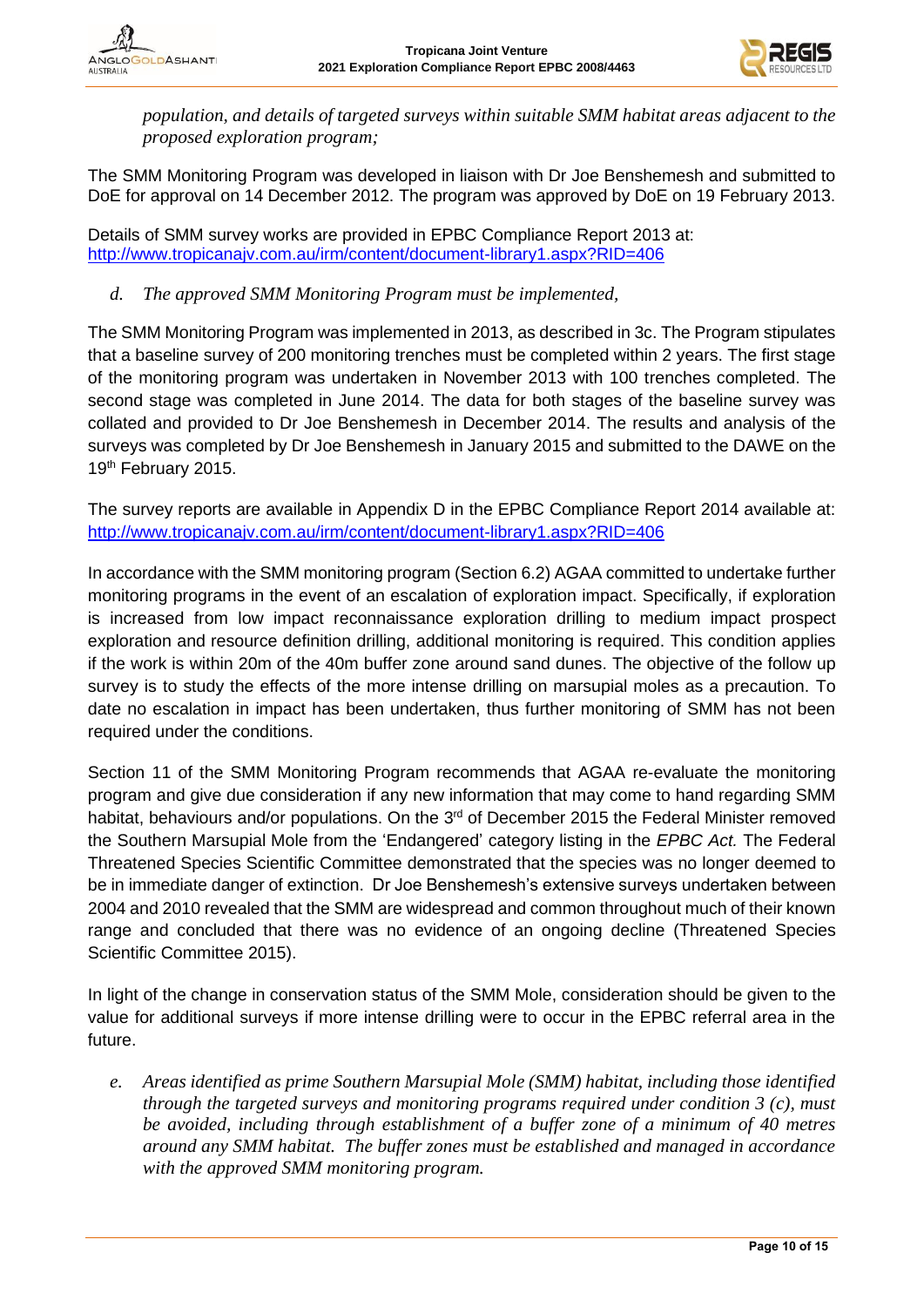

The Environmental Inspection Notification process described in 2.2 (b) is used to identify sand dunes within the proposed drilling program area. Positional data is gathered and entered into the Tropicana AGAA internal GIS system, including establishing a 40m buffer. As described in 2.2 (d), the field crew utilise the positional data to ensure that tracks or other areas are not cleared within the buffer area. Accordingly, prime SMM habitat remains undisturbed.

#### **2.4 Condition 4**

Condition 4 reads:

*In order to protect the Sandhill Dunnart, the person undertaking the action must implement the following mitigation measures;*

*a. Implement the avoidance measures detailed in Section 6 of the Tropicana Joint Venture Group 2 and Group 3 Exploration Areas Conservation and Environmental Management Plan (CEMP) dated 14 December 2010, as relevant to the Sandhill Dunnart. Where these measures cannot be implemented, the person undertaking the action must undertake a detailed monitoring program and follow up monitoring for the duration of the exploration activities. The monitoring program must target those Sandhill Dunnart habitats identified in the Sandhill Dunnart assessment undertaken by GHD in 2009 (reported in GHD report, Sandhill Dunnart habitat assessment, Group 2 & 3 tenements, dated July 2010) and are located adjacent to areas of exploration activities within Group 2 and Group 3 tenements as identified at Attachment B.* 

Reference should be made to EPBC Compliance Report 2013 available at: <http://www.tropicanajv.com.au/irm/content/document-library1.aspx?RID=406>

Sandhill Dunnart habitat assessment and mapping was conducted by GHD in 2009. A spatial layer displaying these identified habitats was created and stored on the AGAA GIS system. All proposed drill programs that were planned to occur within these buffer zones were amended to ensure avoidance. As exploration activities were amended to avoid Sandhill Dunnart habitat in 2020, a 'detailed monitoring program' was not required.

*b. Prior to the commencement of any targeted exploration activities, establish a buffer zone of a minimum of 50 metres around any identified Sandhill Dunnart habitat and 100 metres around all confirmed habitat based on the results of the monitoring program in condition 4(a). No disturbance must occur within the buffer zones.* 

AGAA has implemented the required 100 metre buffers around those Sandhill Dunnart habitats identified by GHD that are within the EPBC Referral Area using the internal GIS system. Any identified habitats were avoided, with buffers added to the AGAA internal GIS system.

# **2.5 Condition 5**

Condition 5 reads:

*The results of the inspections, targeted surveys and monitoring programs in conditions 2, 3 and 4 must be made available publically on the Tropicana JV website in accordance with condition 7.*

#### Malleefowl Monitoring

Results of the inspection, monitoring program and targeted surveys for Malleefowl were submitted to the National Malleefowl Monitoring Database on 24<sup>th</sup> of December 2020. The data is available at: <http://database.malleefowlvictoria.org.au/Start.aspx>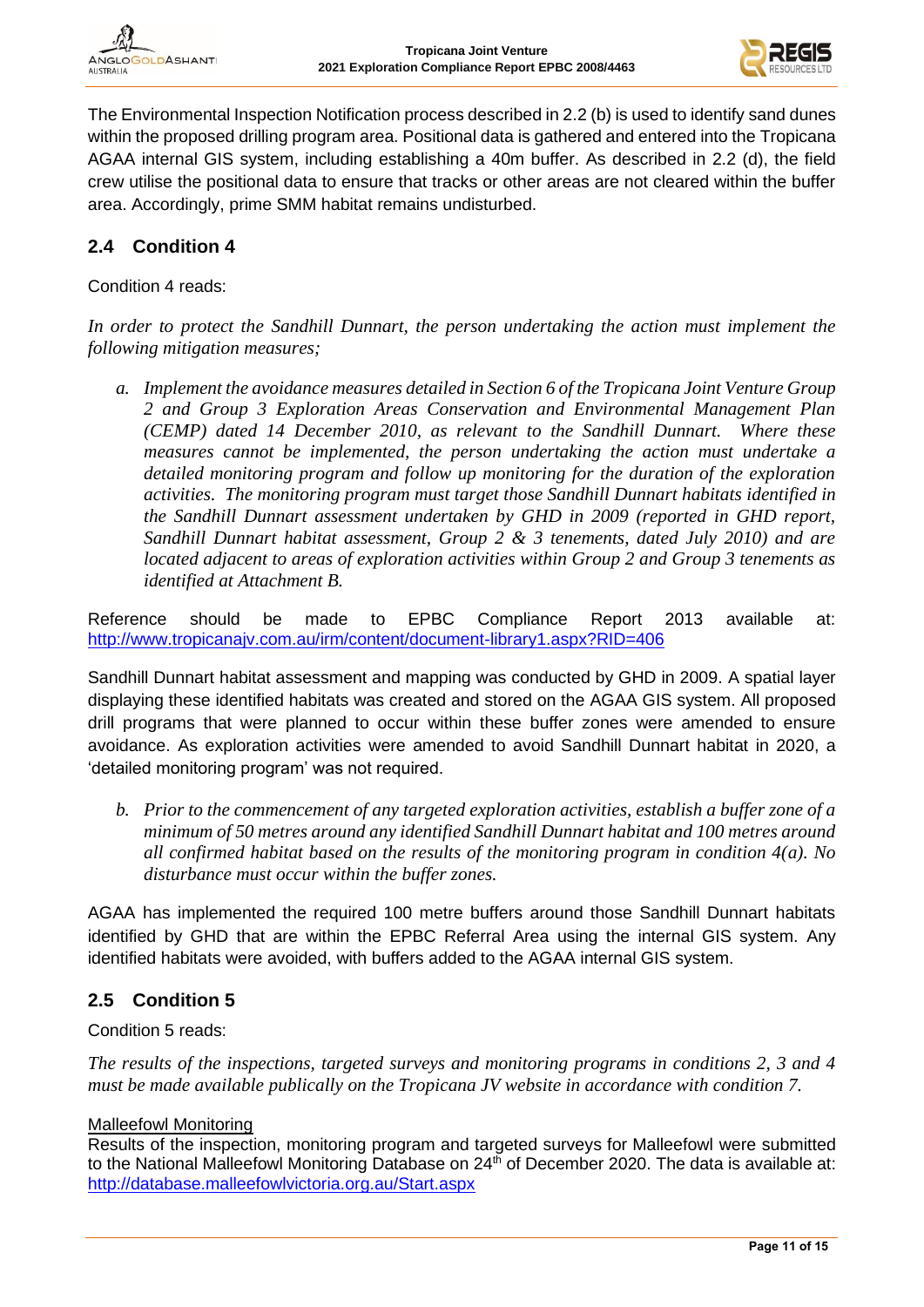![](_page_11_Picture_2.jpeg)

#### Southern Marsupial Mole Monitoring

The results of the Southern Marsupial Mole survey have been analysed by Dr Joe Benshemesh and a report prepared. The key findings were provided in Appendix D in the EPBC Compliance Report 2014 available at:

<http://www.tropicanajv.com.au/irm/content/document-library1.aspx?RID=406>

#### Sandhill Dunnart Monitoring

Prior to undertaking any ground disturbing works, the AGAA Environmental Officers undertake both a desktop and on-ground assessment of the area for environmental values. The risk review is captured in an Environmental Inspection Notification (EIN) Report and modifications made to the program to avoid Sandhill Dunnart Habitat.

#### **2.6 Condition 6**

Condition 6 reads:

*The person taking action must, within 12 months of the commencement of the action, complete and submit to the Minister for approval a detailed Rehabilitation Plan for the progressive rehabilitation and revegetation of the project area.*

*This Rehabilitation Plan must include, at a minimum, the following information:*

- *a. the desired outcomes/objectives of implementing the plan;*
- *b. details of the vegetation communities to be re-established and the timing of progressive rehabilitation;*
- *c. criteria to determine success of re-establishment of vegetation communities;*
- *d. a process to progressively report to the Department the rehabilitation management actions undertaken and the outcomes of those actions, and the mechanisms to be used to identify the need for improved management;*
- *e. a description of the potential risks to successful management and rehabilitation on the project site, and a description of the contingency measures that would be implemented to mitigate these risks; and*
- *f. details of parties responsible for reviewing and implementing the Plan.*

*The approved Rehabilitation Plan must be implemented.*

On 5 December 2014, AGAA received approval of the Rehabilitation Review and Management Plan for Exploration (Great Victoria Desert) Version 3 (The Rehabilitation Management Plan) from the Department of the Environment, in accordance with Condition 6.

All rehabilitation in the EPBC Referral Area has been undertaken in accordance with the Rehabilitation Management Plan. All track and drill site rehabilitation has been documented and recorded in databases detailing the location, date and level of rehabilitation completed.

Monitoring sites have been established in areas where rehabilitation has been completed on AGAA managed tenements within the EPBC area. AGAA is committed to monitoring these sites on an annual basis to establish revegetation success for the life of the tenure being held and managed by AGAA. The Southern Traverse air core drill programme conducted in 2018 and early 2019 resulted in the disturbance to some established rehabilitation monitoring sites. During 2020, existing air core tracks were utilised for follow up diamond and RC drill programmes. This condition is to be revisited in 2022 in consultation with the AGAA Exploration Department to identify areas that are suitable for ongoing monitoring (i.e., where no further drilling is planned).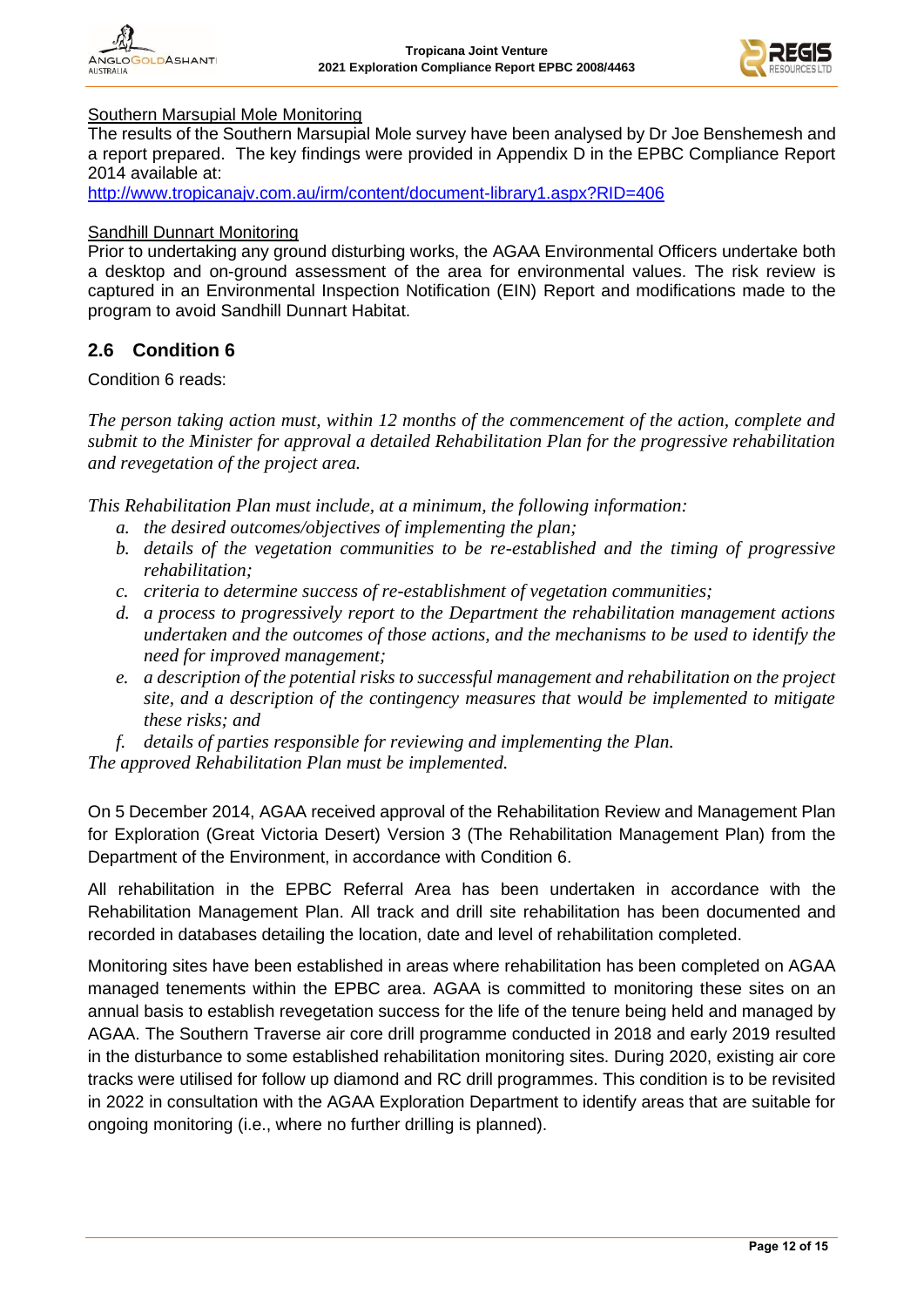![](_page_12_Picture_2.jpeg)

# **2.7 Condition 7**

Condition 7 reads:

*Within three months of every 12 months anniversary of the commencement of the action, the person taking the action must publish a report on their website addressing compliance with the conditions of this approval over the previous 12 months, including implementation of any management and monitoring programs as specified in the conditions. Non-compliance with any of the conditions of this approval must be reported to the Department at the same time as the compliance report is published.* 

This report serves to fulfil this condition. This and previous reports are available at: <http://www.tropicanajv.com.au/irm/content/document-library1.aspx?RID=406>

Should further information be required please contact the Tropicana's Environmental Management Team directly through [tgmenvironment@anglogoldashanti.com](mailto:tgmenvironment@anglogoldashanti.com)

#### **2.8 Condition 8**

Condition 8 reads:

*Upon the direction of the Minister, the person taking the action must ensure that an independent audit of compliance with the conditions of approval is conducted and a report submitted to the Minister. The independent auditor must be approved by the Minister prior to the commencement of the audit. Audit criteria must be agree to by the minister and the audit report must address the criteria to the satisfaction of the Minister.*

During the reporting period, the Minister did not issue any direction to require an independent compliance audit.

# **2.9 Condition 9**

Condition 9 reads:

*If the person taking the action wishes to carry out any activity otherwise than in accordance with condition 7, the person taking the action must submit for the Minister's written approval a revised version of any such plan. The varied activity shall not commence until the Minister has approved the varied plan in writing. If the Minister approves such a revised plan, that plan must be implemented*  in place of the plan originally approved. Unless the Minister has approved the revised plan, then the *person taking the action must continue to implement the plan originally approved.* 

AGAA conducted all exploration activities within the EPBC Referral Area in accordance with Condition 7.

#### **2.10 Condition 10**

Condition 10 reads:

*If the Minister believes that is necessary or convenient for the better protection of the listed threatened species and communities to do so, the Minister may request the person taking the action make specified revisions to the plans approved pursuant to these conditions and submit the revised plan for the Minister's written approval. The person taking the action must comply with any such request.*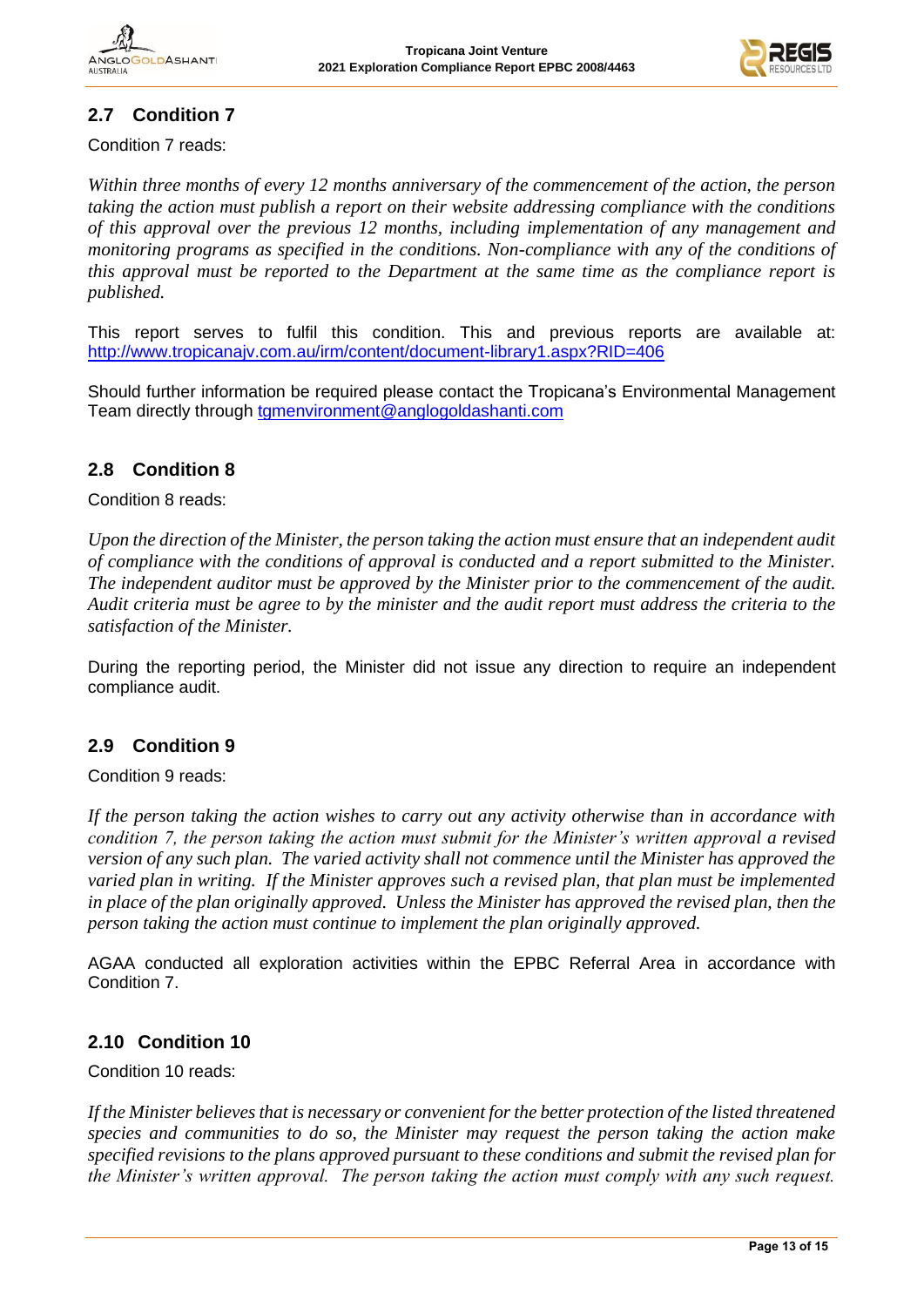![](_page_13_Picture_2.jpeg)

*The revised approved plan must be implemented. Unless the Minister has approved the revised plan then the person taking the action must continue to implement the plan originally approved.*

No revisions to the approved plans were requested by the Minister during the reporting period.

# **2.11 Condition 11**

Condition 11 reads:

*If, at any time after 5 years from the date of this approval, the person taking the action has not commenced the action, then the person taking the action must not substantially commence the action without the written agreement of the Minister.*

Work formally commenced in February 2013 after approval was granted to the EPBC Condition Variation.

#### **2.12 Condition 12**

Condition 12 reads:

*The person taking the action must maintain accurate records substantiating all activities associated*  with or relevant to the conditions of approval, including measures taken to implement the *management plans required by this approval, and make them available upon request to the Department. Such records may be subject to audit by the Department or an independent auditor in accordance with section 458 of the EPBC Act, or used to verify compliance with the conditions of approval. Summaries of audits will be posted on the Department's website. The results of audits may also be publicised through the general media.*

AGAA maintains all records associated with exploration activities within the EPBC Referral Area. These records can be provided to DAWE upon request.

#### **3 Conclusion**

This report serves to meet the requirements of Condition 7 of EPBC Approval No 2008/4463. AGAA is compliant with all conditions of the EPBC approval.

This report will be published on the Tropicana JV website [\(www.tropicanajv.com.au\)](http://www.tropicanajv.com.au/) in accordance with Condition 7.